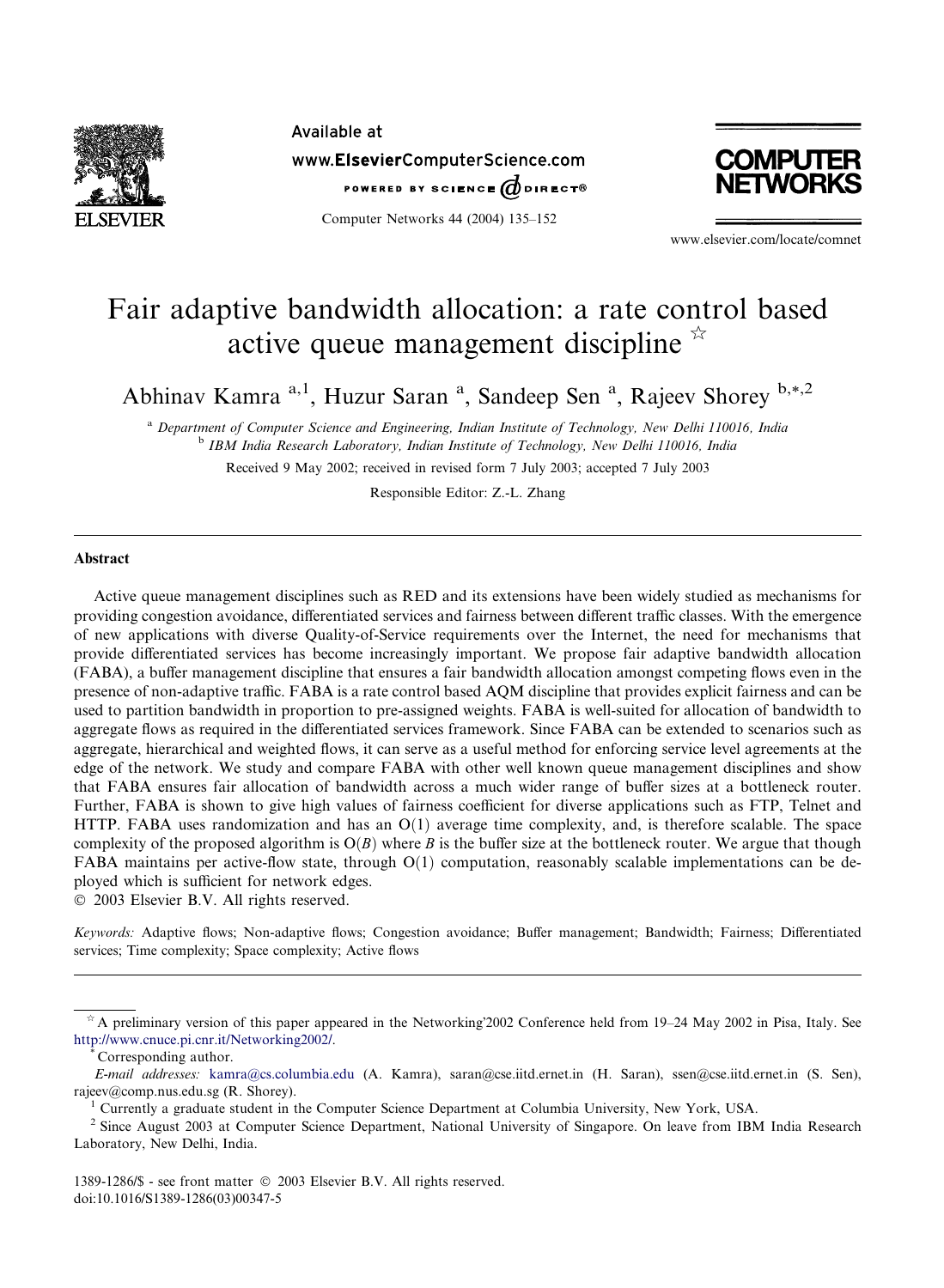# 1. Introduction

Adaptive protocols such as the transmission control protocol (TCP) employ end-to-end congestion control algorithms [11]. These protocols adjust their sending rate on indications of congestion from the network in the form of dropped or marked packets [8]. However, the presence of non-adaptive flows in the Internet, gives rise to issues of unfairness. Adaptive flows back off by reducing their sending rate upon detecting congestion while non-adaptive flows continue to inject packets into the network at the same rate. Whenever adaptive and non-adaptive flows compete, the non-adaptive flows, because of their aggressive nature, grab a larger share of bandwidth, thereby depriving the adaptive flows of their fair share. This gives rise to the need for active queue management (AQM) disciplines [14] at intermediate gateways which provide protection for adaptive traffic from aggressive sources that try to consume more than their "fair" share, ensure "fairness" in bandwidth sharing and provide early congestion notification.

With the emergence of newer applications, each having its own resource requirements, it has become necessary to deploy algorithms at intermediate gateways that provide differentiated services [18] to the various types of traffic. Often flows of similar nature form one aggregate so that all flows within an aggregate receive the same Quality-of-Service (QoS). Clark [7] suggests a model for differential bandwidth allocation between classes of flows. Flows within an aggregate can have further classifications resulting in a hierarchy [6] of flows.

Efficient mechanisms to implement such classifications at intermediate gateways are of considerable interest.

Fig. 1 shows a typical Internet gateway with multiple incoming links, a single outgoing link of bandwidth C packets per second and a buffer size of B packets. The queue management discipline, operating at the enqueuing end, determines which packets are to be enqueued in the buffer and which are to be dropped. The scheduling discipline, at the dequeuing end, determines the order in which packets in the buffer are to be dequeued. Sophisticated scheduling algorithms, such as weighted fair queueing (WFQ) [3], can be used to provide differentiated services to the various types of traffic. However, for early detection and notification of congestion a queue management discipline is necessary. Combinations of queue management and scheduling disciplines can provide early congestion detection and notification and can be used in the differentiated services framework. Complex scheduling mechanisms such as WFQ require per flow queues and as such have high implementation overheads.

In this paper, we present fair adaptive bandwidth allocation (FABA), a queue management discipline which when coupled with even the simplest scheduling discipline, such as first-come-firstserved (FCFS), achieves the following goals:

- (i) fair bandwidth allocation amongst flows, aggregates of flows and hierarchy of flows,
- i(ii) congestion avoidance by early detection and notification,
- (iii) low implementation complexity,



Fig. 1. A typical Internet gateway.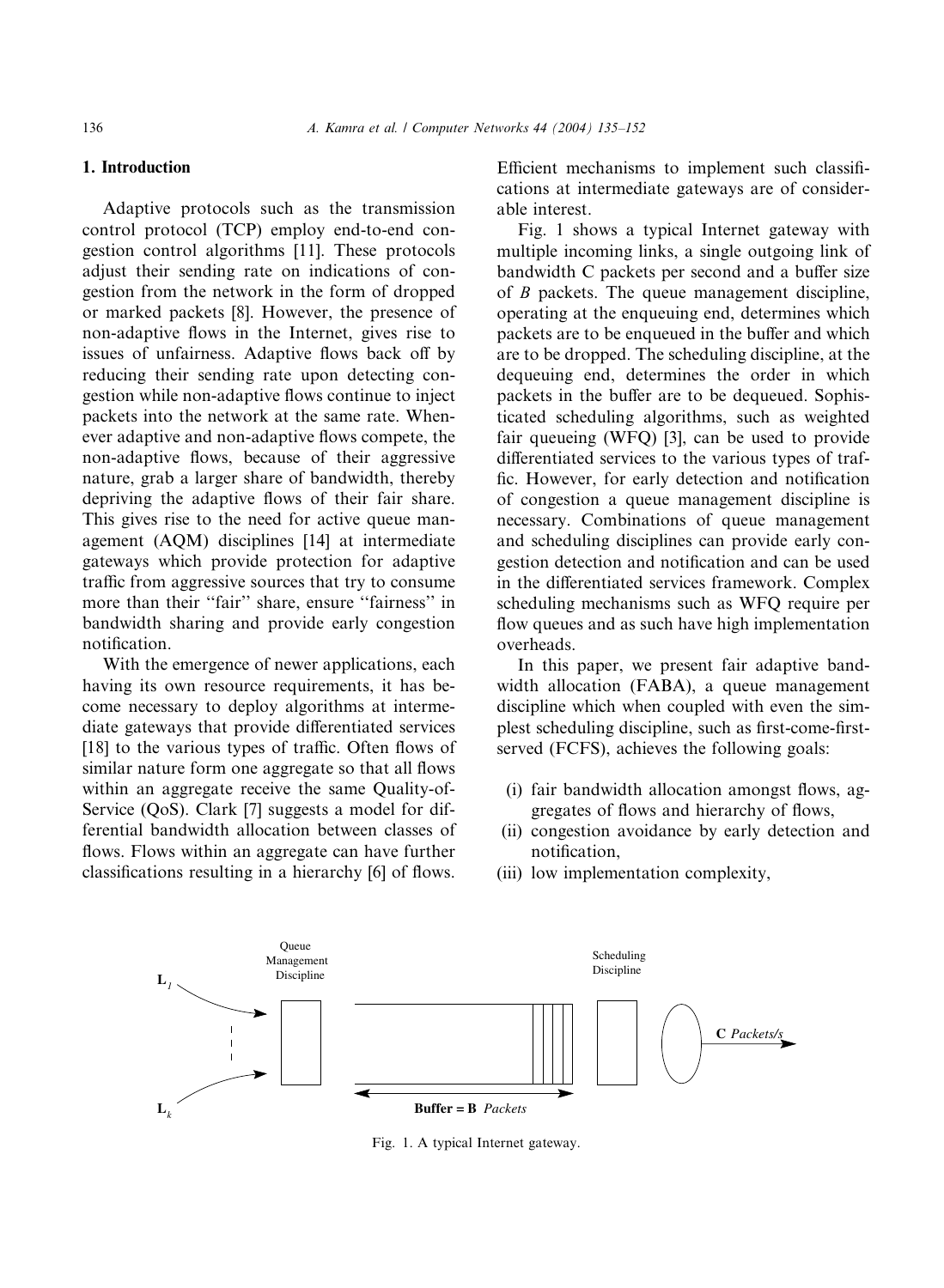(iv) easy extension to provide differentiated services.

In an earlier work [17], we had proposed the selective fair early detection (SFED) algorithm. SFED is a rate control based buffer management algorithm. For the sake of completeness, we describe SFED in detail in this paper. FABA, proposed and described in this paper is an extension of SFED. We explain the details of SFED and FABA in subsequent sections.

FABA is an AQM algorithm that deals with both adaptive and non-adaptive traffic while providing incentive for flows to incorporate end-toend congestion control. It uses a rate control based mechanism to achieve fairness amongst flows at a router. As in random early detection (RED) [5], congestion is detected early and notified to the source. FABA is easy to implement in hardware and is optimized to give  $O(1)$  complexity for both enqueue and dequeue operations. We compare FABA with other queue management schemes such as RED, CHOKe [13], flow random early drop (FRED) [10], and observe that FABA performs at least as well as FRED and significantly better than RED and CHOKe. However, when buffer sizes are constrained, it performs significantly better than FRED. FABA is shown to give high values of fairness coefficient for diverse applications such as FTP, Telnet and HTTP.

The space complexity of FABA is  $O(B)$  where B is the buffer size at the bottleneck router. Though FABA maintains per active-flow state, through  $O(1)$  computation, reasonably scalable implementations can be deployed which is sufficient for network edges. Note that core routers in the Internet have limited memory and processing power. These routers need to be extremely fast since hundreds of thousands of flows pass through the routers at any point in time. Moving intelligence to the edge of the network results in more efficient network design and utilization, thereby lowering system costs. Several efforts in the recent past have addressed moving buffer management and scheduling from the core nodes to the edge nodes in the Internet. For example, Zhang et al. (see [12] and the references therein) propose the Core-Stateless architecture in which only edge nodes perform per flow management. In the recent past, papers have also investigated issues related to the role of edge devices in enabling service differentiation over the Internet. For example, Guerin et al. (see [20] and the references therein) investigate the problem of making QoS guarantees available in access devices such as edge routers.

The proposed FABA algorithm is ideally suited for the network edge. This is due to the fact that service differentiation, packet/flow classification, QoS and admission control are simpler and more cost-effective to implement at the edge nodes than the code nodes. Moreover, scalability issues dominate the core nodes due to a very large number of flows passing through core routers. Scalability is less of an issue at edge devices, and, in addition, there are more resources (e.g., memory, processing power) available at the edge devices than the core routers. It is for this reason that FABA is an ideal buffer management algorithm for the edges, even though, in principle, it can easily be implemented at the core nodes; the price to be paid being the  $O(N)$  space complexity, where N is the number of active flows at the core router. Since the number of active flows are much less than the total number of flows at a core node in a given time interval, it should be clear that FABA can be implemented even at the core nodes. Further, with appropriate aggregation (as in the differentiated services framework), FABA can be applied to core nodes.

We demonstrate that FABA performs well when (i) flows are assigned different weights, (ii) when used to allocate bandwidth between classes of traffic such as would be required in the differentiated services scenario, and (iii) when it is used for hierarchical sharing of bandwidth. FABA can be easily extended to provide differentiated services in a network requiring QoS. Further, since FABA can be extended to scenarios such as aggregate, hierarchical and weighted flows, it can serve as a useful mechanism for enforcing service level agreements (SLAs) (see [2] for a detailed explanation of SLAs).

The paper is organized as follows. In Section 2, we briefly describe the existing queue management policies. An overview of FABA is presented in Section 3. We describe our basic mechanism and how it is used to achieve the desired properties of a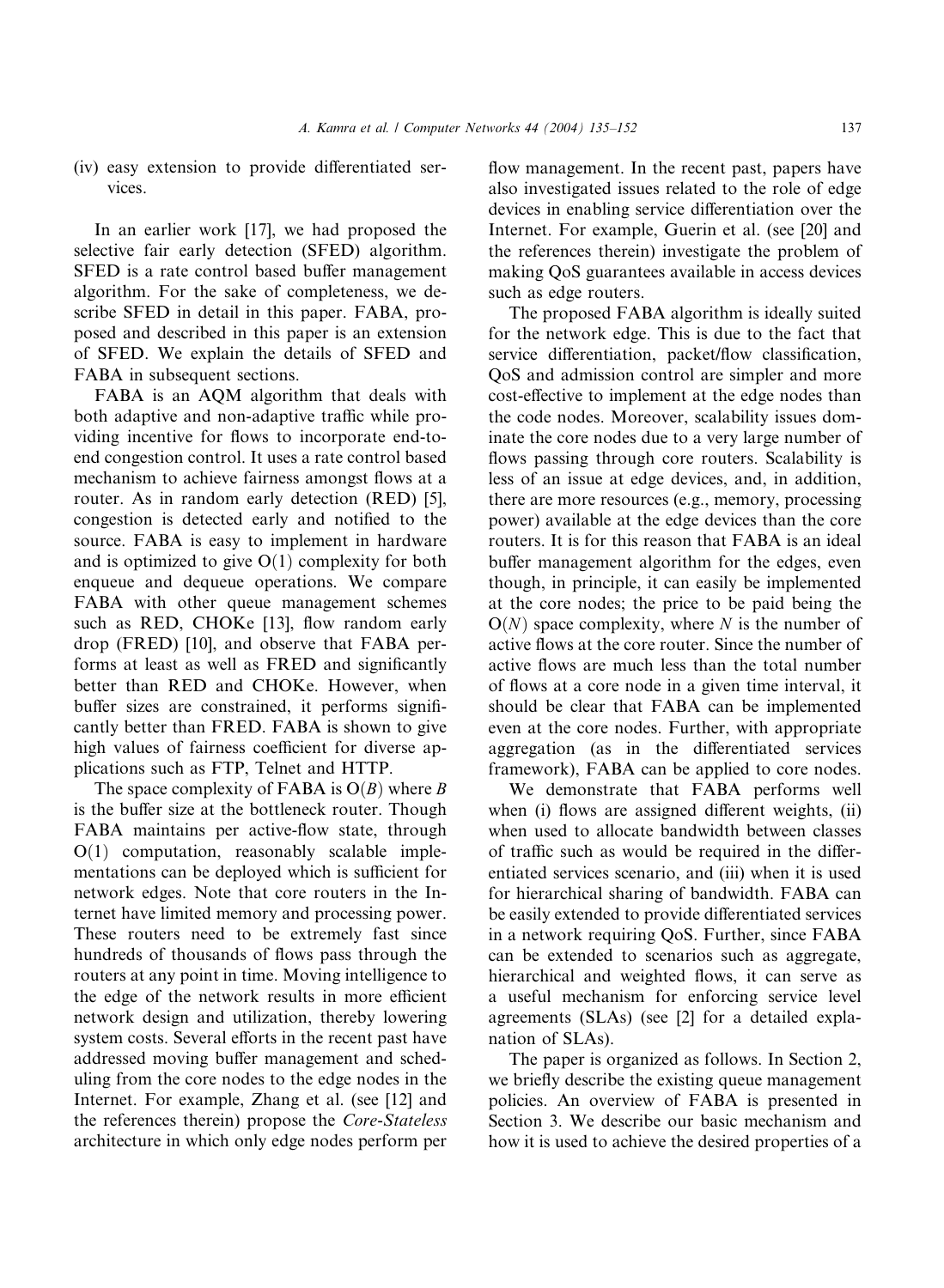queue management discipline. Section 4 explains our proposed algorithm in detail. We show how using randomization, our proposed algorithm can be optimized to give  $O(1)$  performance. We then describe its hardware implementation. We compare the performance of FABA with other gateway algorithms namely RED, CHOKe and FRED with the help of simulations conducted using the NS-2 [15] network simulator in Section 5. In Section 6, we show how FABA can be generalized for weighted, aggregate and hierarchical flows. We summarize our results in Section 7.

# 2. Related work

A number of approaches for queue management at Internet gateways have been studied earlier. Droptail gateways are used almost universally in the current Internet due to their simplicity. A droptail gateway drops an incoming packet only when the buffer is full, thus providing congestion notification to protocols like TCP. While simple to implement, it distributes losses among flows arbitrarily [9]. This often results in bursty losses from a single TCP connection, thereby reducing its window sharply. Thus, the flow rate and consequently the throughput for that flow drops. Tail dropping also results in multiple connections simultaneously suffering losses leading to global synchronization [10].

RED addresses some of the drawbacks of droptail gateways. An RED gateway drops incoming packets with a dynamically computed probability when the exponential weighted moving average queue size avg  $q$  exceeds a threshold called min th. This probability increases linearly with increasing avg q till max th after which all packets are dropped until the avg q again drops below max\_th. The RED drop probability also depends on the number of packets enqueued since the last packet drop. The goal of RED is to drop packets from each flow in proportion to the amount of bandwidth it is using. However, from each connection's point of view the packet loss rate during a short period is independent of the bandwidth usage as shown in [10]. This contributes to unfair link sharing in the following ways:

- Even a low bandwidth TCP connection observes packet loss which prevents it from using its fair share of bandwidth.
- A non-adaptive flow can increase the drop probability of all the other flows by sending at a fast rate, which increases the drop probability for all flows.
- The calculation of avg q for every packet arrival is computationally intensive.

To ensure fairness amongst flows in terms of bandwidth received and to identify and penalize misbehaving users, it is necessary to maintain some sort of per-flow state [14]. Many approaches based on per-flow accounting have been suggested earlier. FRED [10] does per-flow accounting maintaining only a single queue. It suggests changes to the RED algorithm to ensure fairness and to penalize misbehaving flows. It puts a limit on the number of packets a flow can have in the queue. Besides it maintains the per flow queue occupancy. Drop or accept decision for an incoming packet is then based on average queue length and the state of that flow. It also keeps track of the flows which consistently violate the limit requirement by maintaining a per-flow variable called strike and penalizes those flows which have a high value for strike. It is intended that this variable will become high for non-adaptive flows and so they will be penalized aggressively. It has been shown through simulations [12] that FRED fails to ensure fairness in many cases.

CHOKe [13] is an extension to RED. It does not maintain any per flow state and works on the good heuristic that a flow sending at a high rate is likely to have more packets in the queue during the time of congestion. It decides to drop a packet during congestion if in a random toss, it finds another packet of the same flow.

In a significant paper by Guerin et al. [19], the authors establish how rate guarantees can be provided by simply using buffer management. They show that the buffer management approach is indeed capable of providing reasonably accurate rate guarantees and fair distribution of excess resources. The key observation in the paper is that the combination of buffer management and limited scheduling is capable of a broad range of trade-offs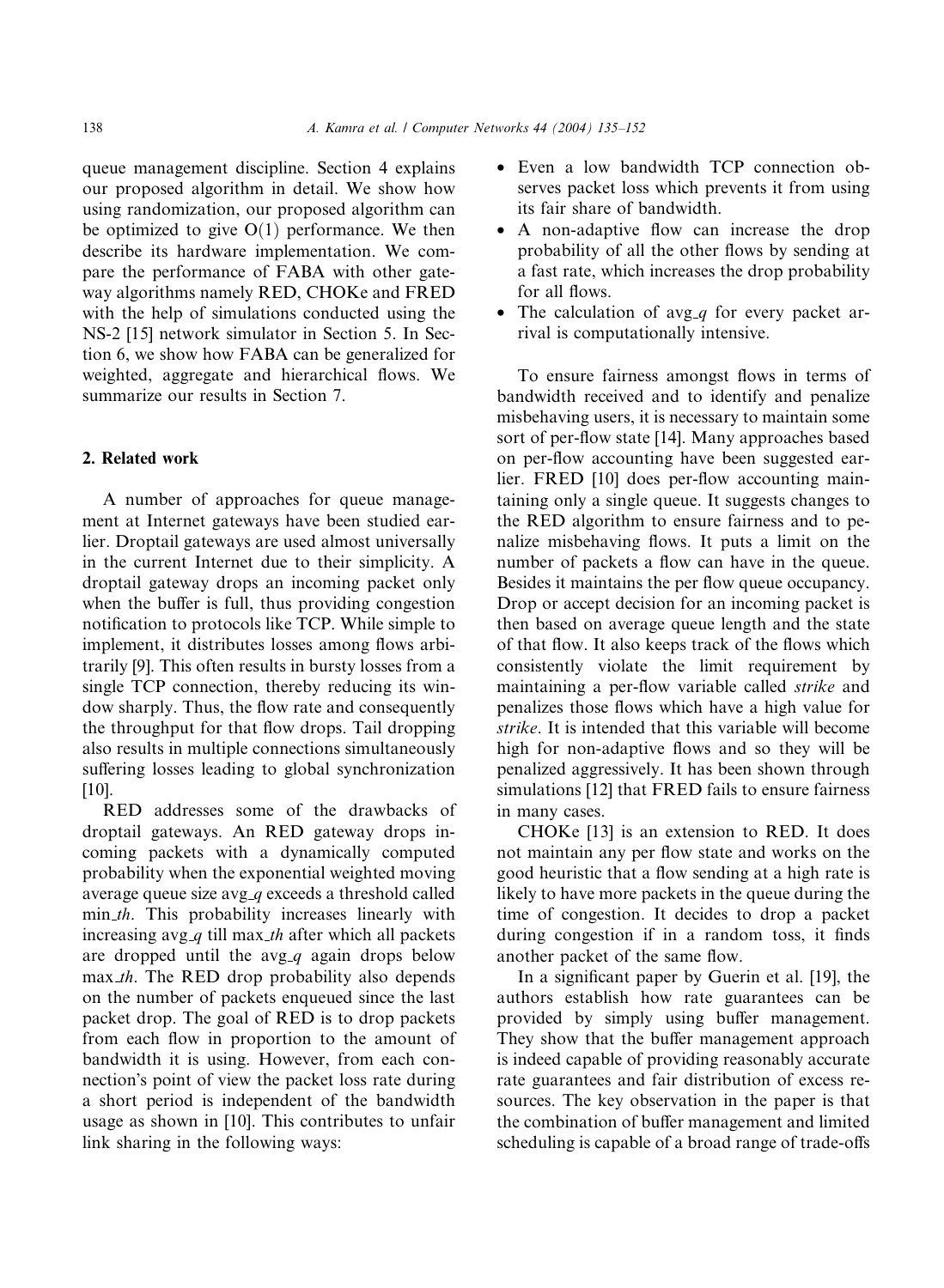between efficiency and complexity. Note, however, that the study in [19] focusses on non-TCP flows where each flow behaves as a Markov-modulated ON–OFF source and specifies a traffic profile (peak rate, token rate, and token bucket size).

#### 3. An overview of FABA

Since FABA is an extension of SFED algorithm [17], for the sake of completeness, we begin with a description of SFED algorithm in this section.

SFED is an easy to implement rate control based AQM discipline which can be coupled with any scheduling discipline. SFED operates by maintaining a token bucket for every flow (or aggregate of flows) as shown in Fig. 2. The token filling rates are in proportion to the permitted bandwidths. Whenever a packet is enqueued, tokens are removed from the corresponding bucket. The decision to enqueue or drop a packet of any flow depends on the occupancy of its bucket at that time. The dependence of drop probability on the buffer occupancy is shown in Fig. 3. The probability profile is explained in Section 4.

It is to be noted that the notion of token buckets per flow (or aggregate of flows) at a gateway or network edge is not new (see Chapter 6 in [4] and the references therein), [3]. The novelty in this paper is to use token buckets for buffer management at the network edges. The buffer management algorithm proposed in this paper is efficient: it has  $O(1)$  time complexity whereas the space complexity is bounded by the buffer size.

SFED ensures early detection and congestion notification to the adaptive source. A sending rate





Fig. 3. Probability profile of dropping a packet for a token bucket.

higher than the permitted bandwidth results in a low bucket occupancy and so a larger drop probability thus indicating the onset of congestion at the gateway. This enables the adaptive flow to attain a steady state and prevents it from getting penalized severely. However, non-adaptive flows will continue to send data at the same rate and thus suffer more losses.

Keeping token buckets for flows is different from maintaining an account of per-flow queue occupancy. The rate at which tokens are removed from the bucket of a flow is equal to the rate of incoming packets of that flow, but the rate of addition of tokens in a bucket depends on its permitted share of bandwidth and not on the rate at which packets of that particular flow are dequeued. In this way a token bucket serves as a control on the bandwidth consumed by a flow.

Another purpose of a token bucket is to keep a record of the bandwidth used by its corresponding flow in the recent past. This is because the token bucket occupancy increases if packets of a flow do not arrive for some time. Similarly, the bucket occupancy drops if packets of that flow are enqueued at a higher rate than the token addition rate. This is important for protocols such as TCP which leave the link idle and then send a burst in alternate periods. No packet of such a flow should Fig. 2. FABA architecture for rate control using token buckets. be dropped if its arrival rate averaged over a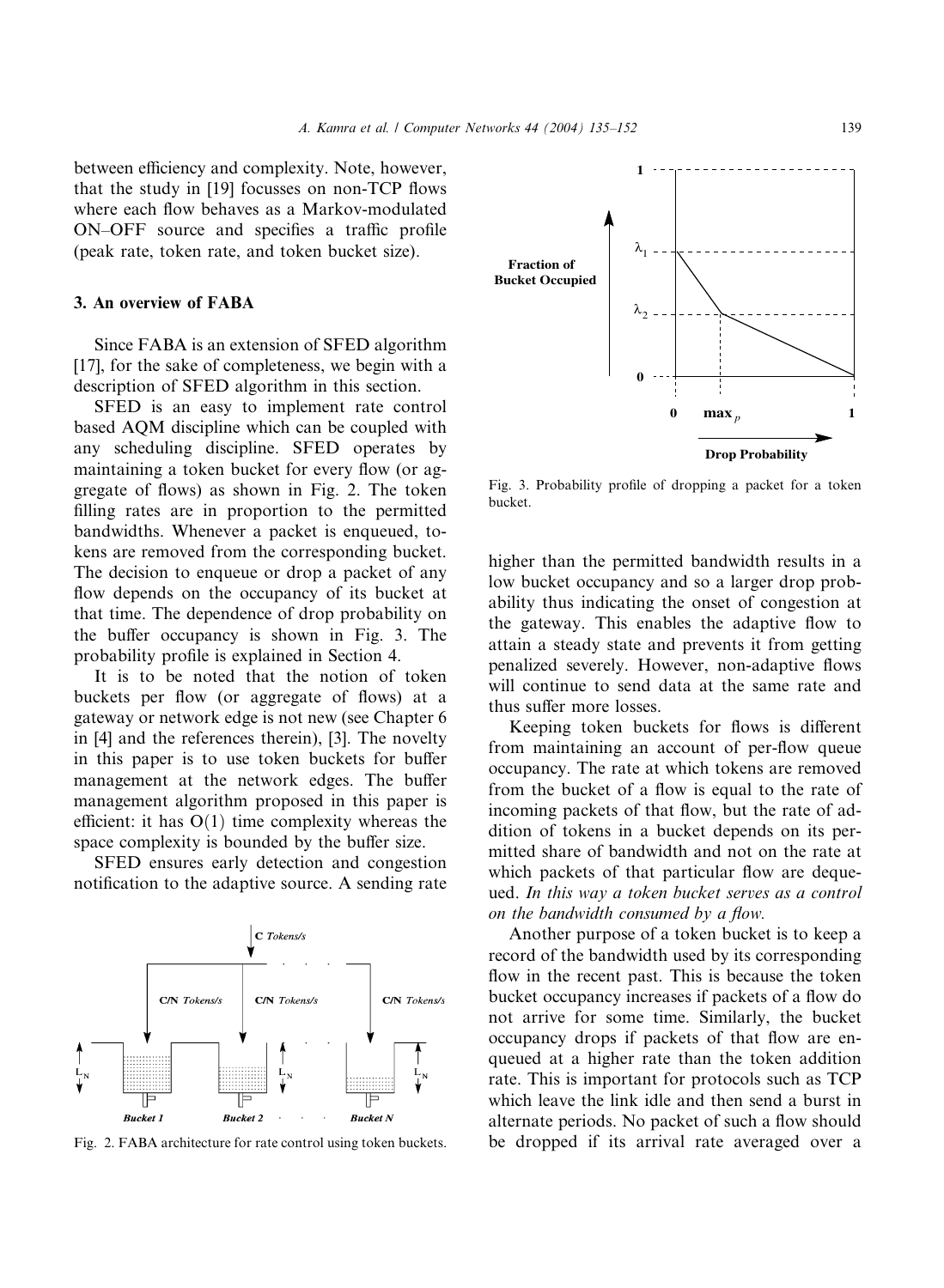certain time interval is less than the permitted rate. The height of the bucket thus represents how large a burst of a flow can be accommodated. As such, this scheme does not penalize bursty flows unnecessarily.

For the simplest case, all buckets have equal weights and each token represents a packet  $3$  (see Fig. 2), the rate at which tokens are filled in a bucket is given by

 $R_N = C/N$  tokens per second,

where  $C$  is the outgoing link capacity in packets per second and N is the number of active flows. We say that a flow is active as long as its corresponding bucket is not full. Note that this notion of active flows is different from that in the literature [5,10,14], namely, a flow is considered active when the buffer in the bottleneck router has at least one packet from that flow. However, we will see later, that despite the apparent difference in the definitions of an active flow, the two notions are effectively similar. See remark in Section 4.1 (5). The addition of tokens at the rate thus chosen ensure that the bandwidth is shared equally amongst all the flows and no particular flow gets an undue advantage.

A flow is identified as inactive whenever while adding tokens to that bucket, it is found to be full. The corresponding bucket is then immediately removed from the system. Its token addition rate is compensated by increasing the token addition rate for all other buckets fairly. Thus, the tokens of the deleted buckets are redistributed among other buckets.

The heights of all the buckets are equal and their sum is proportional to the buffer size at the gateway. Since the total height of all the buckets is conserved, during the addition of a bucket the height of each bucket decreases, and during the deletion of a bucket the height of each bucket increases. This is justified since if there are more flows, a lesser burst of each flow should be allowed, while if there are lesser number of flows, a larger burst of each should be permitted.

During creation and deletion of buckets, the total number of tokens is conserved. This is essential since if excess tokens are created a greater number of packets will be permitted into the buffer resulting in a high queue occupancy while if tokens are removed from the system, a lesser number of packets will be enqueued which may result in lesser bursts being accommodated and also lower link utilization in some cases.

## 4. The algorithm

With reference to Figs. 1–3, we define the system constants and variables below.

#### **Constants**

- *B*: size of the buffer (in packets) at the gateway.
- $\alpha$ : this parameter determines the total number of tokens, T, in the system. We take  $\alpha = 1$ throughout the paper.

 $T = \alpha \cdot B, \quad \alpha > 0.$ 

• Probability profile  $f_p$ : it maps the bucket occupancy to the probability of dropping a packet when it arrives.

#### Global variables

- N: number of flows (equal to the number of buckets) in the system.
- $L_N$ : maximum height of each bucket when there are N active connections in the system,

 $L_N = T/N$ .

•  $\sigma$ : variable to keep account of the excess or deficit of tokens caused at deletion and creation of buckets. During bucket addition and deletion, the total number of tokens in the system may temporarily deviate from its constant value T.  $\sigma$  is used to keep track of and compensate for these deviations.

#### Per-flow variables

•  $x_i$ : occupancy of the *i*th bucket in tokens,  $0 \leqslant x_i \leqslant L_N$ .

The generality of the algorithm allows any probability profile to be incorporated. An appro-

<sup>&</sup>lt;sup>3</sup> For simplicity, we make the assumption that all packets have the same size.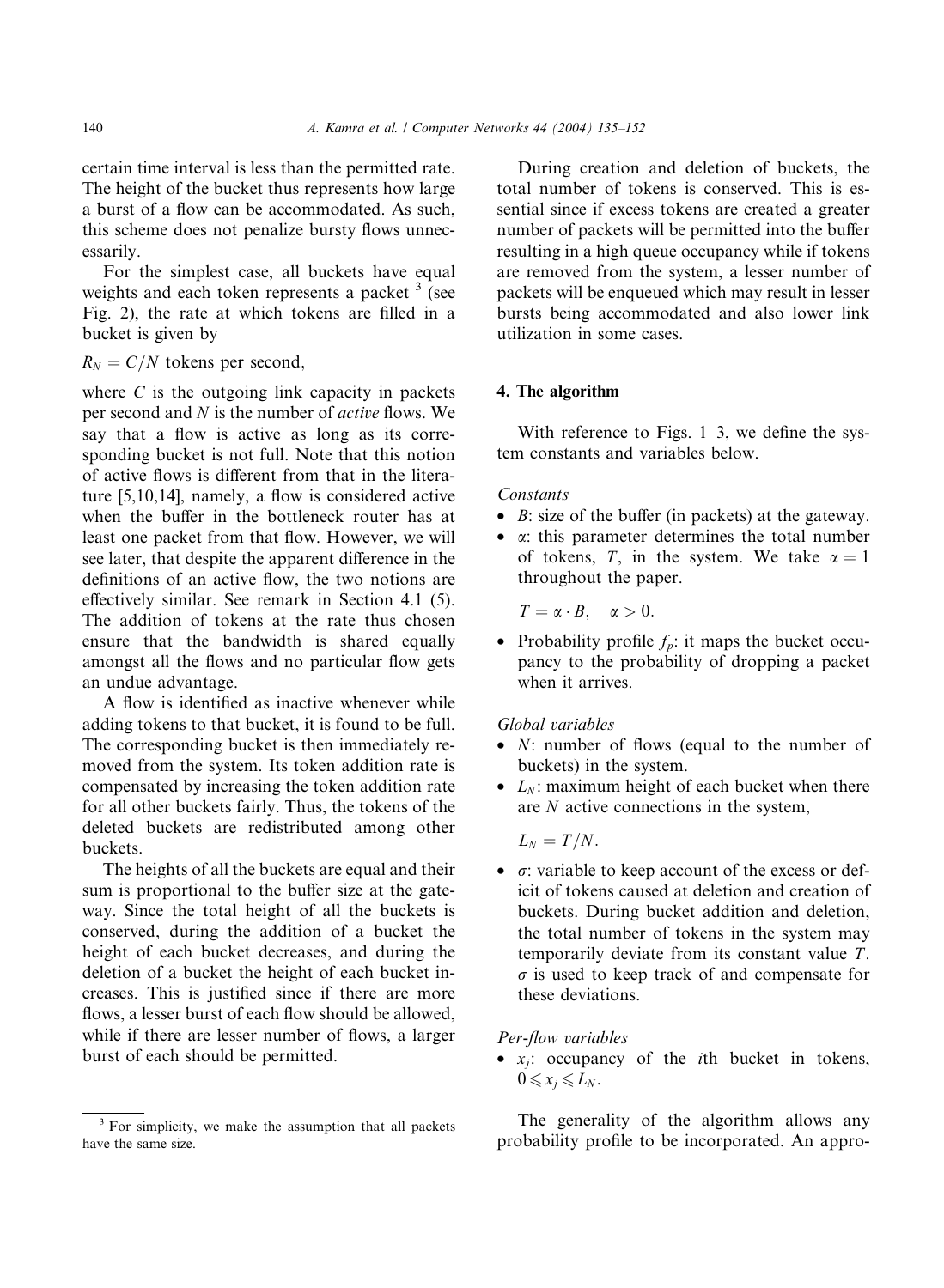priate probability profile is however needed to detect congestion early and to notify the source by causing the packet to be dropped or marked (for ECN [8]). Fig. 3 shows the probability profile used in our simulations. It is similar to the gentle variant of RED drop probability profile [16]. We use the gentle variant of the RED probability profile as shown in Fig. 3:

$$
f_p(x_i) = \begin{cases} 0, & \lambda_1 < x_i/L_N < 1, \\ \max_p \left( \frac{\lambda_1 - x_i/L_N}{\lambda_1 - \lambda_2} \right), & \lambda_2 < x_i/L_N < \lambda_1, \\ \max_p + (1 - \max_p) \left( \frac{\lambda_2 - x_i/L_N}{\lambda_2} \right), \\ 0 < x_i/L_N < \lambda_2. \end{cases}
$$

## 4.1. The SFED algorithm

The events that trigger actions at the gateway are:

- 1. Arrival of a packet at a gateway.
- 2. Departure of a packet from the gateway.
- 1. Upon arrival of a packet with flow id  $i$ .
	- If the bucket  $j$  does not exist Create Bucket j (Section 4.1 (4)).
	- Drop packet with probability

$$
p=f_p(x_j).
$$

• If packet not dropped

 $x_j = x_j - 1.$ 

Enqueue packet in queue.

2. Departure of packet

The model shown in Fig. 2 is valid only for fluid flows where the flow of tokens into the buckets is continuous. However, the real network being discrete due to the presence of packets, the model may be approximated by adding tokens into the system on every packet departure since the packet dequeue rate is also equal to C. When there are no packets in the system, i.e., every bucket is full, no tokens will be added into the system as required.

We explain the steps taken on every packet departure.

\n- $$
\sigma = \sigma + 1
$$
\n- if  $(\sigma > 0)$  *distributed* of  $(\sigma)$ . <sup>5</sup>
\n

3. Token distribution

Tokens may be distributed in any manner to ensure fairness. One straightforward way is to distribute them in a round robin fashion as shown below.

- While  $(\sigma \geq 1)$  find next bucket *j* 
	- $x_i = x_i + 1$  $\sigma = \sigma - 1$
	- if bucket  $j$  is full
	- delete bucket  $j$  (Section 4.1 (5)).

4. Creation of bucket j

A bucket is created when the first packet of a previously inactive flow is enqueued thus increasing the flows to  $N + 1$ . The rate of filling tokens into each bucket is  $R_{N+1} = C/(N+1)$ . A full bucket is allocated to every new flow. It is ensured that the total number of tokens in the system remain constant. The tokens required by the new bucket are compensated for by the excess tokens generated, if any, from the buckets that were shortened. Variable  $\sigma$  is maintained to compensate for the excess or deficit of tokens.

- Increment active connections to  $(N + 1)$ .
- Update height of each bucket to  $L_{N+1} =$  $T/(N + 1)$ .
- $x_i = T/(N + 1)$ .
- $\bullet \ \ \sigma = \sigma L_{N+1}.$
- For every bucket  $i \neq j$

if 
$$
(x_i > L_{N+1})
$$
  
\n $\sigma = \sigma + (x_i - L_{N+1})$ 

$$
x_i=L_{N+1}.
$$

5. Deletion of bucket j

A bucket is deleted when a flow is identified to be inactive thus reducing the number of flows to  $N-1$ . The rate of filling tokens into each bucket is increased to  $R_{N-1} = C/(N-1)$ . It is obvious that the deleted bucket is full at the time of deletion. Variable  $\sigma$  is maintained to compensate for the excess tokens created so that the total tokens remain constant.

<sup>&</sup>lt;sup>4</sup> Flow id is a 5-tuple of (Source IP address, Destination IP address, Source port number, Destination port number, Protocol) and characterizes a session uniquely.

<sup>5</sup> FABA attains higher efficiency by using randomization for this token distribution step.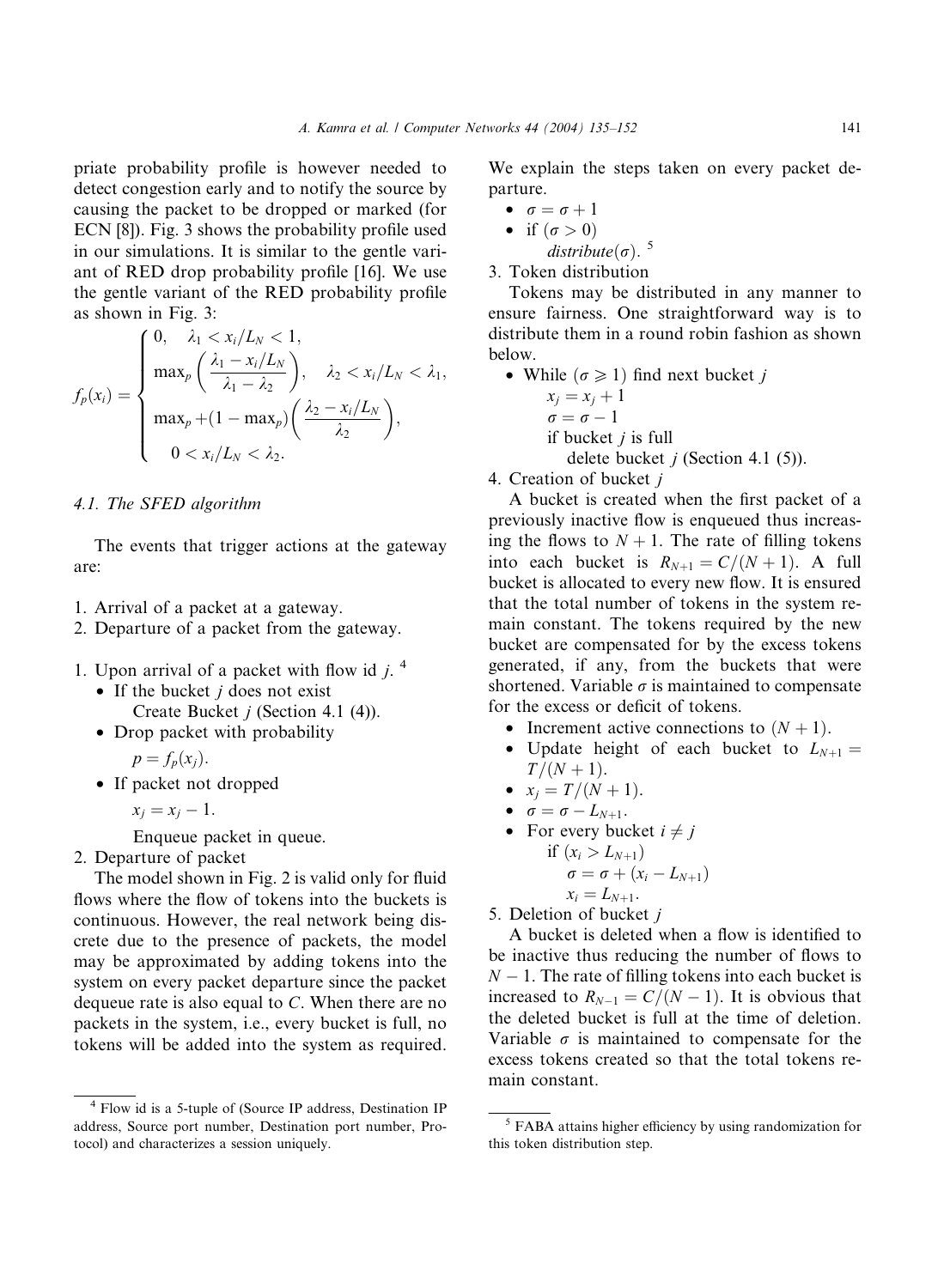- Decrement active connections to  $(N 1)$ .
- Update height of each bucket to  $L_{N-1} =$  $T/(N-1)$ .
- $\sigma = \sigma + L_N$ .

Remark. Note that by the nature of token distribution, if a packet is in position  $x$  from the front of the queue, the average number of tokens added to its bucket when the packet is dequeued is  $x/N$ . Therefore, when the bucket is full (and deleted), there is no packet in the buffer belonging to that flow. This is consistent with the existing definition of active flows.

We see that token distribution and bucket creation are  $O(N)$  steps. Hence, in the worst case, both enqueue and dequeue are  $O(N)$  operations. We now present the FABA algorithm which is  $O(1)$  for both enqueue and dequeue operations. This extension makes the FABA algorithm scalable, and hence, practical to implement as compared to the SFED algorithm.

# 4.2. The FABA algorithm

We now propose the FABA algorithm that has  $O(1)$  average time complexity for both enqueue and dequeue operations.

- 1. Arrival of a packet (flowid  $i$ )
	- If the bucket  $j$  does not exist
		- Create Bucket j (Section 4.2 (4)).
	- If  $x_i > L_N$  (to gather excess tokens)

$$
\sigma+=x_j-L_N
$$
  

$$
x_j=L_N.
$$

• Drop packet with probability

$$
p=f_p(x_j).
$$

• If packet not dropped

 $x_j = x_j - 1.$ 

Enqueue packet in queue.

2. Departure of packet

We explain the steps taken on every packet departure.

- $\sigma = \sigma + 1$ .
- distribute $(\sigma/Q+1)$  where Q is the queue size of the bottleneck router (bounded by B) (Section 4.2 (3)).

3. Token distribution

 $\beta = \sigma/Q + 1$  buckets are accessed randomly. This means if we are short of tokens, i.e.,  $\sigma < 0$ , then we grab tokens, else we add tokens. Any bucket which has more than  $L_N$  tokens is deleted. • for  $i = 1$  to  $\beta$  do

for 
$$
i = 1
$$
 to p do  
\nChoose a random bucket j  
\nif  $\sigma > 0$   
\n $x_j = x_j + 1$   
\n $\sigma = \sigma - 1$   
\nelse  
\n $x_j = x_j - 1$   
\n $\sigma = \sigma + 1$   
\nif  $x_j > L_N$ 

delete bucket *j* (Section 4.2  $(5)$ ).

Note that  $\sigma$  may be negative but it is balanced from both sides, i.e., when it is negative we try to increase it by grabbing tokens from the buckets and when it is positive we add tokens to the buckets. The quantity  $\beta$  is the upper bound on the work done in the token distribution phase. But generally, and as also observed in our experiments,  $\beta$  is always close to 1.

4. Creation of bucket j

- Increment active connections to  $(N + 1)$ .
- Update  $L_{N+1} = T/(N + 1)$ .
- $x_i = T/(N + 1)$ .
- $\bullet~~\sigma=\sigma-L_{N+1}.$

In FABA, we do not gather the excess tokens that might result when we decrease the height of the buckets. Instead, the excess tokens are removed whenever the bucket is next accessed. Hence, this procedure becomes  $O(1)$ .

- 5. Deletion of bucket j
	- Decrement active connections to  $(N 1)$ .
	- Update height of each bucket to  $L_{N-1} =$  $T/(N-1).$
	- $\sigma = \sigma + x_i$ .

Every operation in the FABA algorithm is  $O(1)$ in the amortized sense. This can be seen from the following observation. If  $K$  packets have been enqueued till now, then, the maximum number of tokens added to the buckets over successive dequeues is also K, implying  $O(1)$  amortized cost for token distribution. All other operations such as bucket creation, deletion etc., are constant time operations.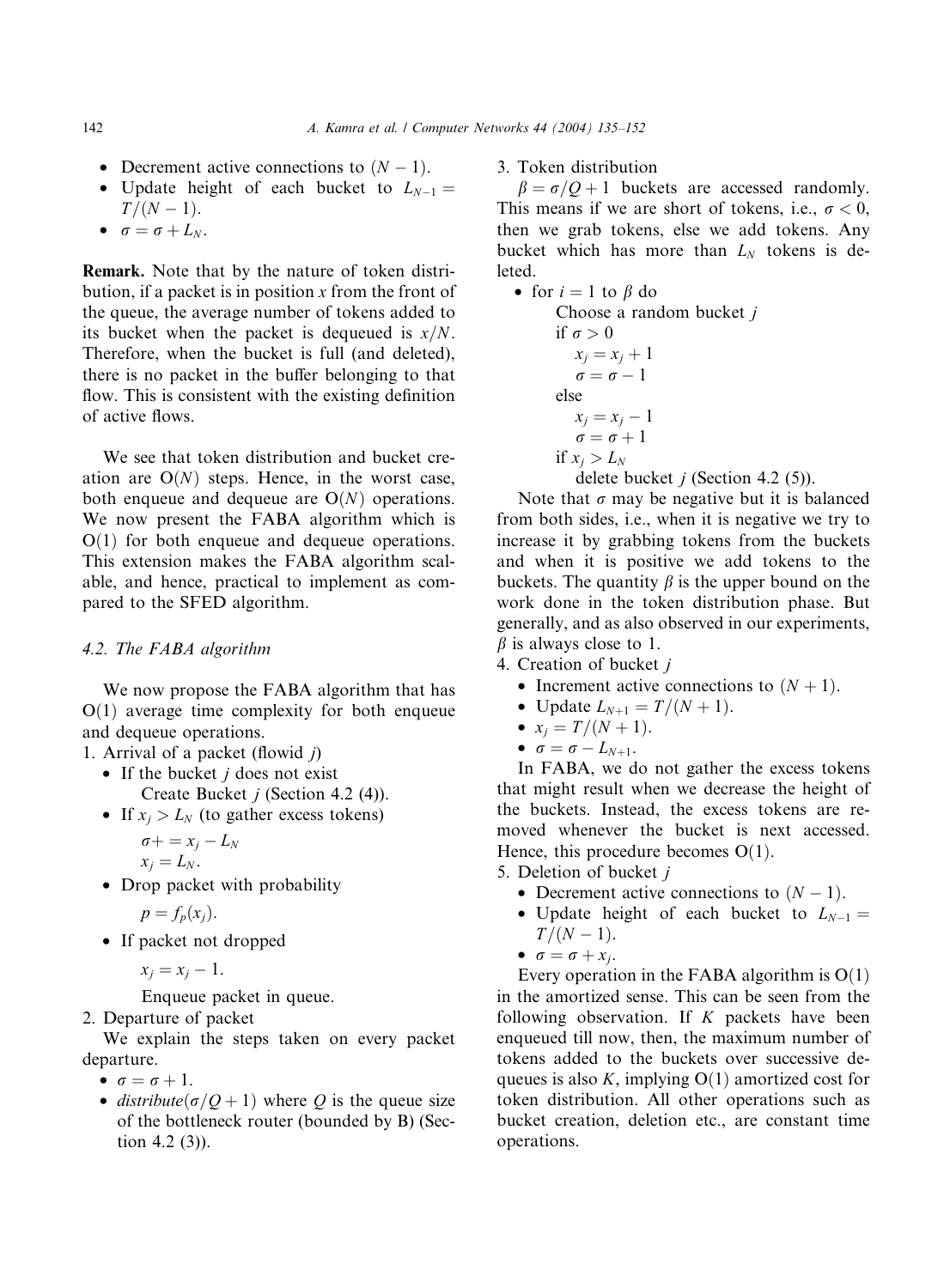# Complexity of locating a bucket for a flow

The complexity of locating a bucket for a given flow, either 5-tuple or an aggregate is worth mentioning. For a packet arrival with flow id  $j$ , we check whether the corresponding bucket for that 5-tuple j exists or not. If a bucket does not exist, we create a new token bucket corresponding to the flow id *i*. Note that as in many other buffer management schemes proposed in the literature, we use a hashing function to match the incoming flow id with the existing flow ids (i.e., those flows whose buckets have already been created).

#### Operating in byte mode

FABA can be easily implemented in the byte mode where each token represents a byte. Whenever a packet is enqueued tokens equal to the size of the packet are subtracted from the corresponding bucket and whenever a packet is dequeued corresponding number of tokens are added to  $\sigma$ .

## 4.3. Space complexity of FABA algorithm

If the buffer size of the bottleneck router is  $B$ , then it is easy to see that the space complexity of FABA algorithm is  $O(B)$ . This can be argued as follows: the number of token buckets is equal to the number of active flows passing through the router and in the worst case, there are B active flows at the bottleneck buffer. We have already argued that by the nature of token distribution, if a packet is in position  $x$  from the front of the queue, the average number of tokens added to its bucket when the packet is dequeued is  $x/N$ . Therefore, when the bucket is active, it is highly likely that there is at least one packet in the buffer belonging to that flow.

#### 5. Simulation results

We compare the performance of FABA with other AQM algorithms in different network scenarios. RED and CHOKe are  $O(1)$  space algorithms and make use of the current status of the queue only to decide the acceptance of an arriving packet, whereas FRED keeps information

corresponding to each flow. This makes FRED essentially  $O(N)$  space. FABA also keeps one variable per active-flow. This extra information per active-flow is made use of to provide better fairness. All simulations in this paper are performed using the Network Simulator (NS) [15]. We use FTP application over TCP NewReno to model adaptive traffic and a Constant Bit Rate (CBR) source (over UDP) to model non-adaptive traffic. The packet size throughout the simulations is taken to be 512 Bytes. For RED and FRED, min th and max th are taken to be 1/4 and 1/2 of the buffer size, respectively. The value of  $\max_p$  is 0.02 for RED, FRED and FABA. For FABA, the values of  $\lambda_1$  and  $\lambda_2$  are 1/2 and 1/4 respectively and  $\alpha$  is equal to 1 throughout the paper. In the next subsection, we describe how the parameters of FABA affect the performance of the system and how their values should be selected.

#### 5.1. Selection of parameters of the token bucket

In this section, we investigate what are the appropriate values for the parameters of the token bucket such as  $\alpha$ ,  $\lambda_2$  and  $\lambda_1$ . We perform NS simulations and arrive at a good choice of these parameters. We study how these parameters affect the performance of the system and how their values should be selected.

We recall that  $\alpha$  is the ratio of the total number of tokens in the system,  $T$ , divided by the buffer size at the gateway, B.  $\lambda_1$  and  $\lambda_2$  are the parameters of the token bucket. Fig. 3 shows the probability profile used in our simulations. It is similar to the gentle variant of RED drop probability profile [16]. We use the gentle variant of the RED probability profile as shown in Fig. 3. Note again that the probability profile  $f_p(\cdot)$  is given by,

$$
f_p(x_i) = \begin{cases} 0, & \lambda_1 < x_i/L_N < 1, \\ \max_p \left( \frac{\lambda_1 - x_i/L_N}{\lambda_1 - \lambda_2} \right), & \lambda_2 < x_i/L_N < \lambda_1, \\ \max_p + (1 - \max_p) \left( \frac{\lambda_2 - x_i/L_N}{\lambda_2} \right), \\ 0 < x_i/L_N < \lambda_2. \end{cases}
$$

In Fig. 4, we plot  $\lambda_2$  versus the average bandwidth achieved by the CBR flow.  $\lambda_2$  is varied from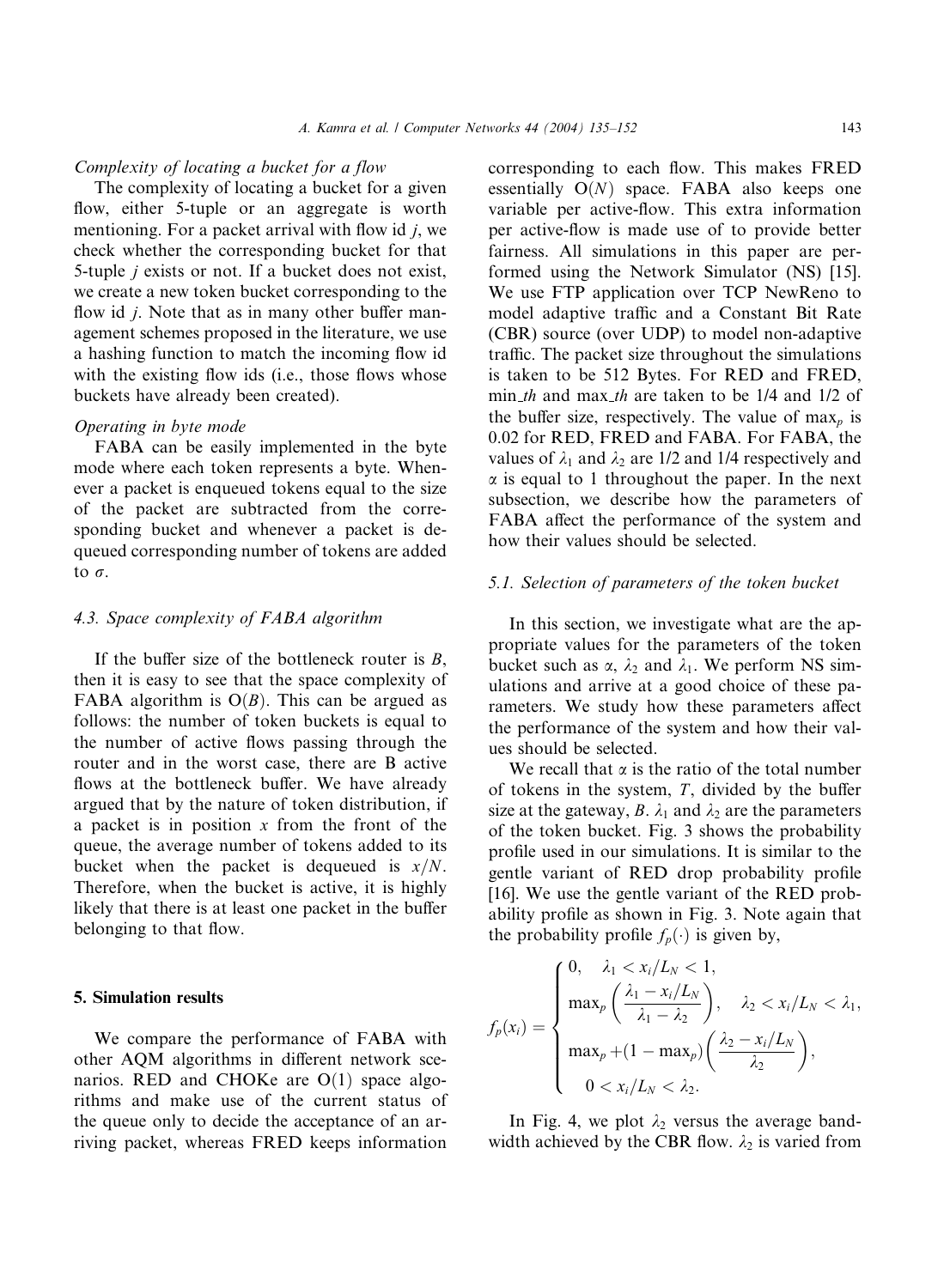

Fig. 4.  $\lambda_2$  versus average bandwidth achieved by heavy CBR flow.

0 to 0.5. The simulation is performed for  $\lambda_2$ varying from 0 to 0.5 in steps of 0.005 units, thus there are a total of 100 simulation points in Fig. 4. The value of  $\lambda_1$  is twice the value of  $\lambda_2$ ;  $\lambda_1$  is therefore varied from 0 to 1. The network topology, parameters and the number of flows are the same for all the experiments. There are a total of 9 TCP flows competing with a 5 Mbps CBR flow. The bottleneck link capacity is 10 Mbps.

As  $\lambda_2$  is varied from 0 to 0.5, we see that the bandwidth grabbed by the heavy CBR flow follows a function as seen in Fig. 4. We explain this as follows. For values of  $\lambda_2$  close to 0.5 (i.e., when  $\lambda_1$ ) is close to 1), the probabilistic packet dropping starts very early for each flow since the probability profile starts close to the top of each bucket. As soon as the TCP flows start sending at a significant steady rate, they see packet drops and thereby reduce their sending rates. This specifically affects TCP flows due to their bursty nature. On the other hand, when  $\lambda_2$  is close to 0, the packets from TCP flows get enqueued as long as there are tokens in the respective buckets. However, when the tokens are sparse, the flow experiences bursty drops since there is not enough probabilistic packet dropping to indicate incipient congestion to the flow.

In both the extreme cases, the CBR flow is not affected much, whereas the TCP performance degrades. Thus, only when  $\lambda_2$  is in between the extreme values of 0 and 0.5, that a flow can be notified of the incipient congestion early enough



Fig. 5.  $\alpha$  versus average bandwidth achieved by heavy CBR flow.

while still being able to absorb burts of packets. From Fig. 4, we infer that a value of  $\lambda_2$  between 0.2 and 0.3 is appropriate for the token bucket since the average bandwidth achieved by the nonconformant CBR flow is the lowest in this range. We have kept  $\lambda_2$  equal to 0.25 in the paper.

In the second experiment (see Fig. 5), we plot  $\alpha$ versus the average bandwidth achieved by the CBR flow.  $\alpha$  is varied from 1 to 1.5 for the same simulation setup as above. The value of  $\lambda_2$  is kept equal to 0.25. As can be observed from the figure, the CBR flow is able to grab more bandwidth at higher values of  $\alpha$ . This is because when  $\alpha$  is greater than 1, the number of tokens in the system are greater than the buffer capacity. It is therefore possible that the buffer is full and there a large number of tokens in the buckets. The conformant flows (e.g., the TCP flows) therefore experience packet drops due to buffer overflow. This, however, does not induce CBR to reduce its sending rate whereas the TCP flows cut down their sending rate. This is the reason that the CBR flow is able to grab more bandwidth share.

It is to be noted that keeping  $\alpha$  less than 1 would not be useful since it would be equivalent to keeping a buffer size of  $\alpha B$ , which is less than B, and, no more than  $\alpha$ B packets can be enqueued in the buffer.

From Fig. 5, we infer that the parameter  $\alpha$  can be selected in a range between 1 and 1.2, and a value of  $\alpha$  greater than 1.2 would unduly penalize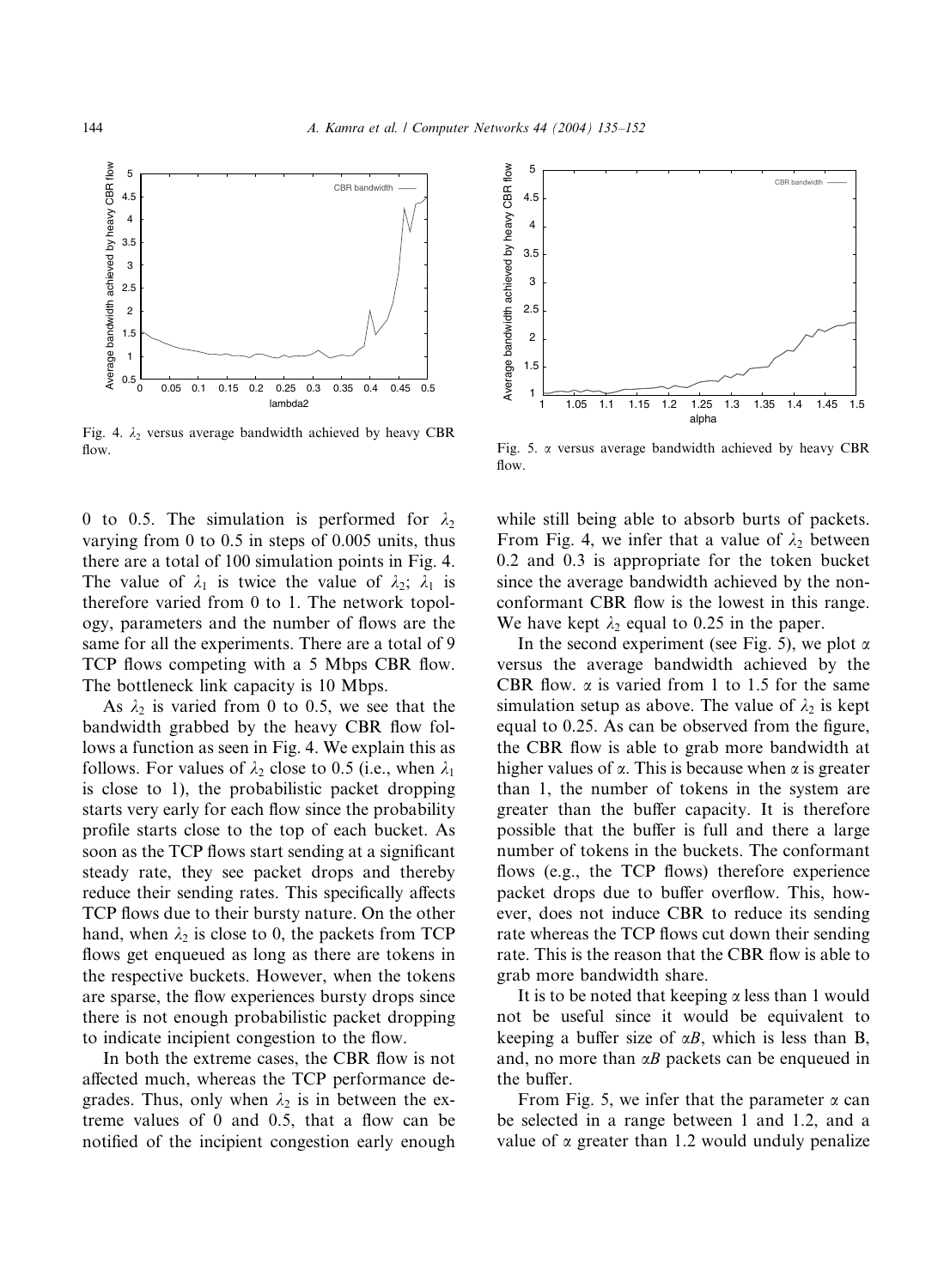

Fig. 6. Time complexity with the number of connections.

the conformant TCP traffic.  $6$  A value of  $\alpha$  equal to 1 is therefore appropriate.

## 5.2. Time complexity of the proposed algorithm

The time complexity of FABA has two parts, namely creation or deletion of buckets and the number of tokens distributed to the buckets for every packet departure. The first two operations take constant time but the number of tokens distributed (step 2 of packet departure under FABA) is  $\sigma/Q + 1$ . Over a sequence of packet departures, the amortised cost of a packet departure is  $O(1)$ (see Fig. 6) and therefore, it may be more appropriate to discuss the worst case for a single distribution step. Unless there are a large number of buckets created or deleted consecutively, the quantity  $\sigma/Q + 1$  is no more than two. This is borne out by Figs. 7 and 8 where the average number of tokens distributed is 1 almost everywhere.

As a further explanation, note that although the number of tokens distributed to the bucket at a single step, i.e.  $\tau = \frac{\sigma}{Q} + 1$  may be greater than 1, this can be charged to the  $\tau$  packets that had departed earlier and that has each added a token to  $\sigma$ . Therefore, the total number of tokens distributed is no more than the total number of packets



Fig. 7. Time complexity for 500 FTP connections.



Fig. 8. Time complexity for 500 HTTP connections.

departing the system in the long run, yielding an  $O(1)$  amortized cost for token distribution.

#### 5.3. Fair bandwidth allocation

The Internet traffic can broadly be classified into adaptive and non-adaptive traffic. An adaptive flow reduces its sending rate in response to indications of congestion in its network path. We show the performance of different queue management disciplines in providing fairness when adaptive traffic competes with non-adaptive traffic. The simulation scenario is shown in Fig. 9. The bottleneck link capacity is 10 Mbps. A CBR flow sends at 5 Mbps while 9 TCPs share the bottleneck link with the CBR flow. We denote by  $P_{\text{bd}}$ , the

 $6$  Throughout the paper, we use the terms conformant traffic and TCP-friendly traffic interchangeably; both refer to the TCP flows.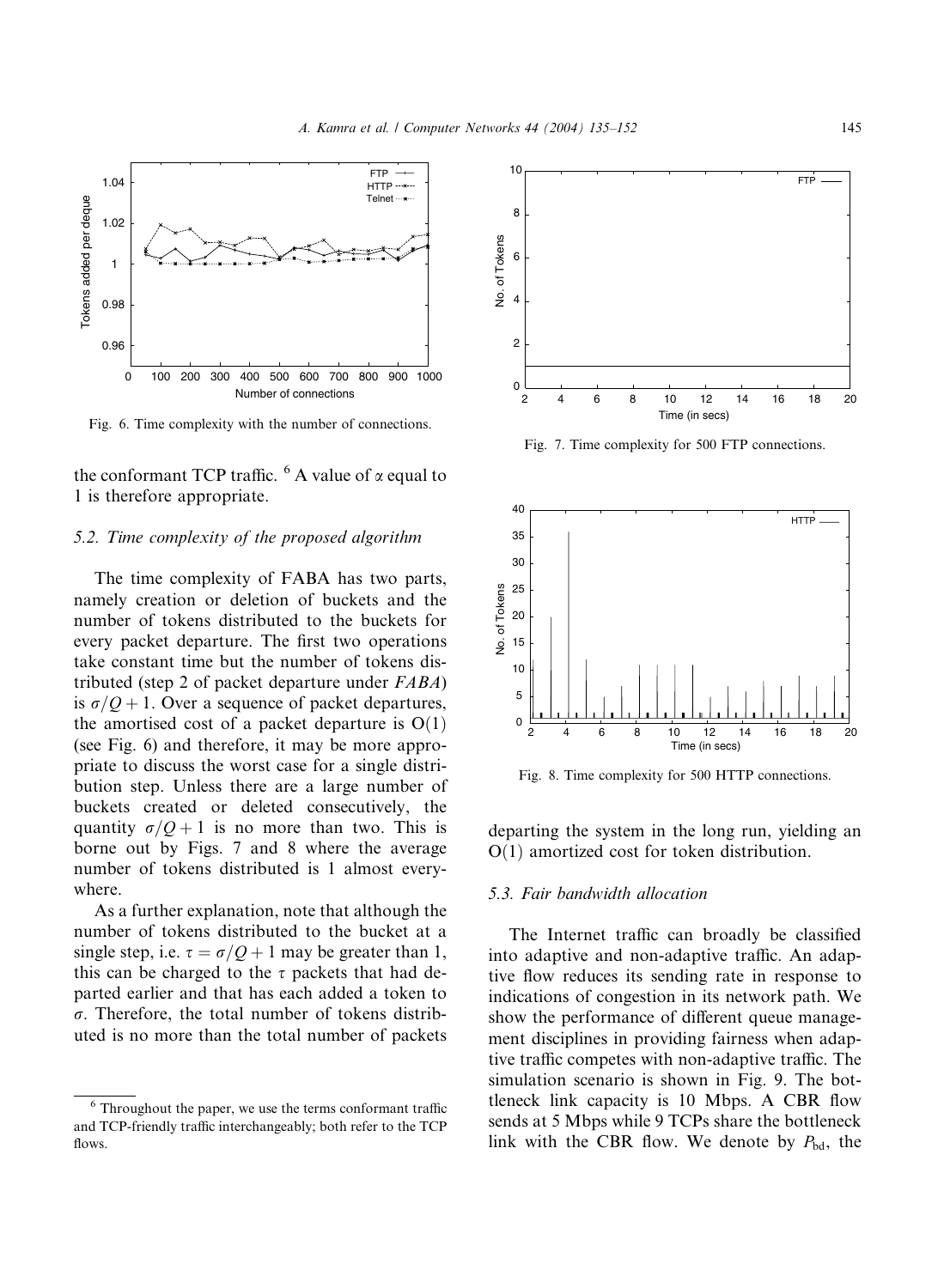

Fig. 9. Simulation scenario for Fig. 10.

bandwidth delay product of a single TCP connection, which is 78 packets in this example. The buffer size at the bottleneck link is set to  $10P_{bd}$ since there are a total of 10 flows competing. In Fig. 10, we see how much bandwidth the heavy CBR flow can grab with different buffer management schemes. Since the bottleneck link capacity is 10 Mbps, the fair share of the CBR flow is 1Mbps. However, since CBR is always sending data at a higher rate and the TCP rates are not constant, the CBR flow gets at least its fair share of throughput i.e., 1 Mbps. We observe that FABA performs better in terms of fairness since it does not allow the bulky CBR flow to grab much more than its fair share of the link capacity.



Fig. 10. Bandwidth allocated to heavy 10 Mbps CBR flow by different schemes.

## 5.4. Performance with varying buffer sizes

For a buffer management scheme to perform well, there should be enough buffering capacity available at the bottleneck gateway. We now see how well FABA performs with a variation in the buffer space. In the above simulation, the bandwidth delay product of all the flows combined is  $P_{\text{total}} = 780$  packets. Table 1 shows the average bandwidth obtained by the 9 TCP flows combined as a fraction of their fair share with varying buffer space at the bottleneck link.

From Table 1, it is clear that FABA consistently performs better than RED, CHOKe and FRED across a wide range of buffer sizes. further, we observe that FABA performs almost as good as SFED. Since FABA has lower time complexity than SFED, it is only appropriate to study the performance of FABA rather than SFED.

# 5.5. Performance of FABA with different applications

We now study the fairness property of the FABA algorithm. We use the well known definition of fairness index [1]. If  $f$  is the fairness index,  $r_i$  is the throughput of connection i, and the total number of connections is  $N$ , then

$$
f = \frac{\left(\sum_{i=1}^{N} r_i\right)^2}{N\left(\sum_{i=1}^{N} r_i^2\right)}.
$$

We plot the fairness coefficient versus the number of connections and study three different applications––HTTP, Telnet and FTP, all of which use TCP as the transport layer protocol. The results in this section enable us to examine how our proposed algorithm scales with the number of connections. Note that HTTP and Telnet are examples of non-persistent traffic whereas FTP is a persistent application (or traffic). The FTP simulations have been performed using the standard NS-2 FTP application [15]. All the FTP connections spawned the entire duration of the simulation. Similarly, each Telnet source has been simulated using the standard NS-2 application/Telnet traffic generator. The average packet inter-arrival time for a single Telnet connection is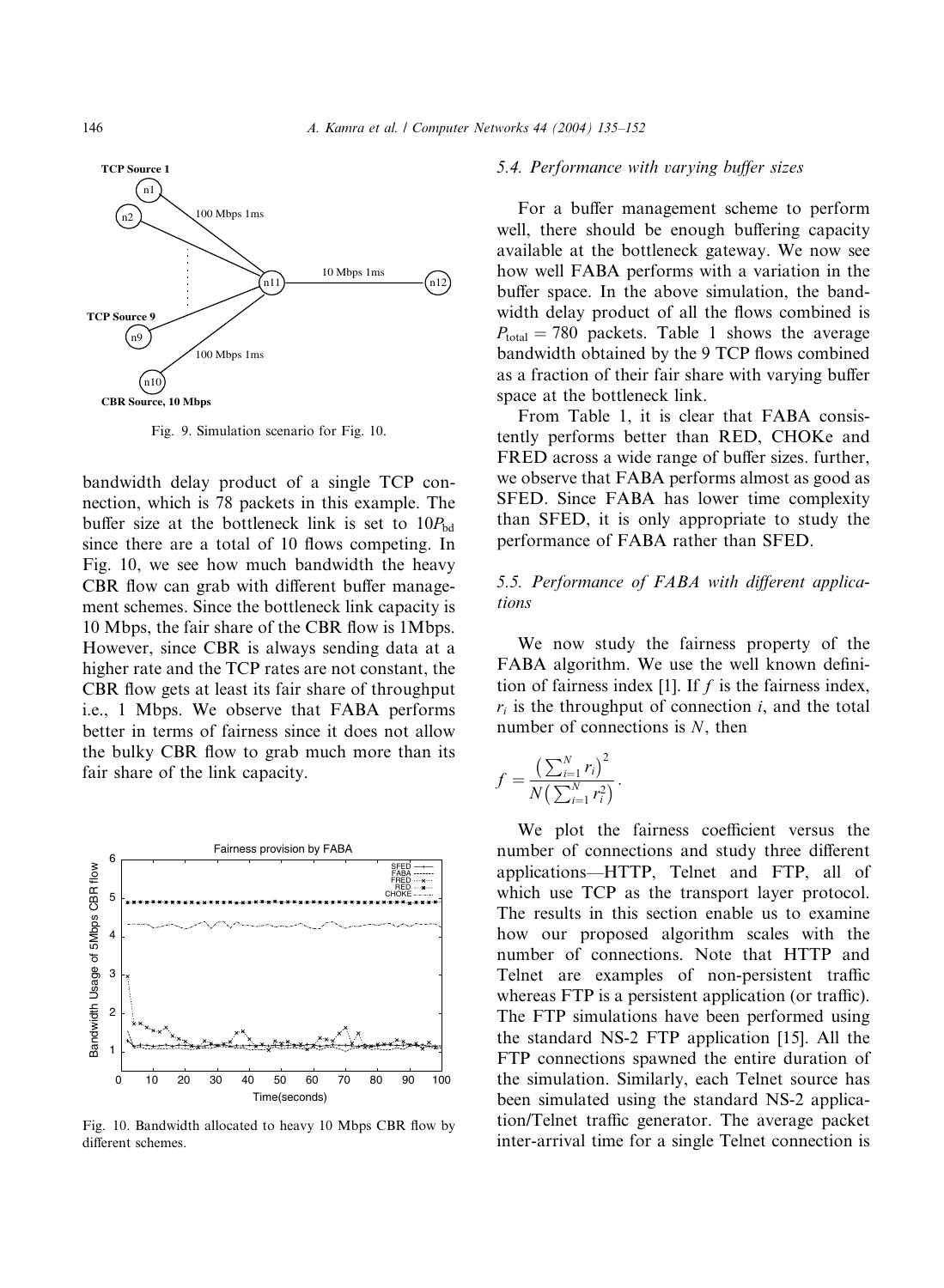| Dununiyati nitii iiiito 1 C1 110 me meeyay qanti yiloo ug'u fitachon of tiichi fun yilaho |                                |                               |                               |       |                     |  |  |  |
|-------------------------------------------------------------------------------------------|--------------------------------|-------------------------------|-------------------------------|-------|---------------------|--|--|--|
|                                                                                           | $\frac{1}{10}P_{\text{total}}$ | $\frac{1}{5}P_{\text{total}}$ | $\frac{1}{2}P_{\text{total}}$ | total | $2P_{\text{total}}$ |  |  |  |
| <b>RED</b>                                                                                | 0.551                          | 0.564                         | 0.559                         | 0.557 | 0.556               |  |  |  |
| CHOKe                                                                                     | 0.622                          | 0.631                         | 0.659                         | 0.685 | 0.688               |  |  |  |
| <b>FRED</b>                                                                               | 0.814                          | 0.873                         | 0.945                         | 0.961 | 0.962               |  |  |  |
| <b>SFED</b>                                                                               | 0.923                          | 0.975                         | 0.982                         | 0.990 | 0.994               |  |  |  |
| FABA                                                                                      | 0.888                          | 0.953                         | 0.975                         | 0.987 | 0.993               |  |  |  |

Table 1 Bandwidth with nine TCP flows at various buffer sizes as a fraction of their fair share

equal to 5 ms which corresponds to a sending rate of approximately 100 KBps.

In the simulation, we have a set of HTTP clients. Each client initiates several HTTP connections one by one, each connection being 5 s long. Hence, with a 100 second simulation time, each client performs 20 transfers. At the end, we collect the throughput obtained by each client and calculate the fairness coefficient. Note that a TCP source with HTTP application is simulated by a short-lived FTP application. The simulation topology is shown in Fig. 11.

Since the Internet traffic is predominantly HTTP, it is useful to study how well a buffer management algorithm performs with HTTP traffic. Fig. 12 shows how the fairness coefficient varies as the number of HTTP clients is increased. It can be seen that the fairness index is the largest (close to 1) with our proposed algorithm and is better than other AQM mechanisms. This is true even when the number of HTTP connections are large (equal to 1000).

We plot the fairness index versus the number of FTP connections in Fig. 13 and the fairness index versus the number of Telnet connections in Fig. 14. It can be seen that FABA performs consistently better than the other AQM mechanisms



Fig. 11. The simulation topology.



Fig. 12. Fairness coefficient versus number of HTTP connections for different AQM schemes.



Fig. 13. Fairness coefficient versus number of FTP connections for different AQM schemes.

across a wide range of applications and the number of connections.

#### 5.6. Protection for fragile flows

Flows that are congestion aware, but are either sensitive to packet losses or slower to adapt to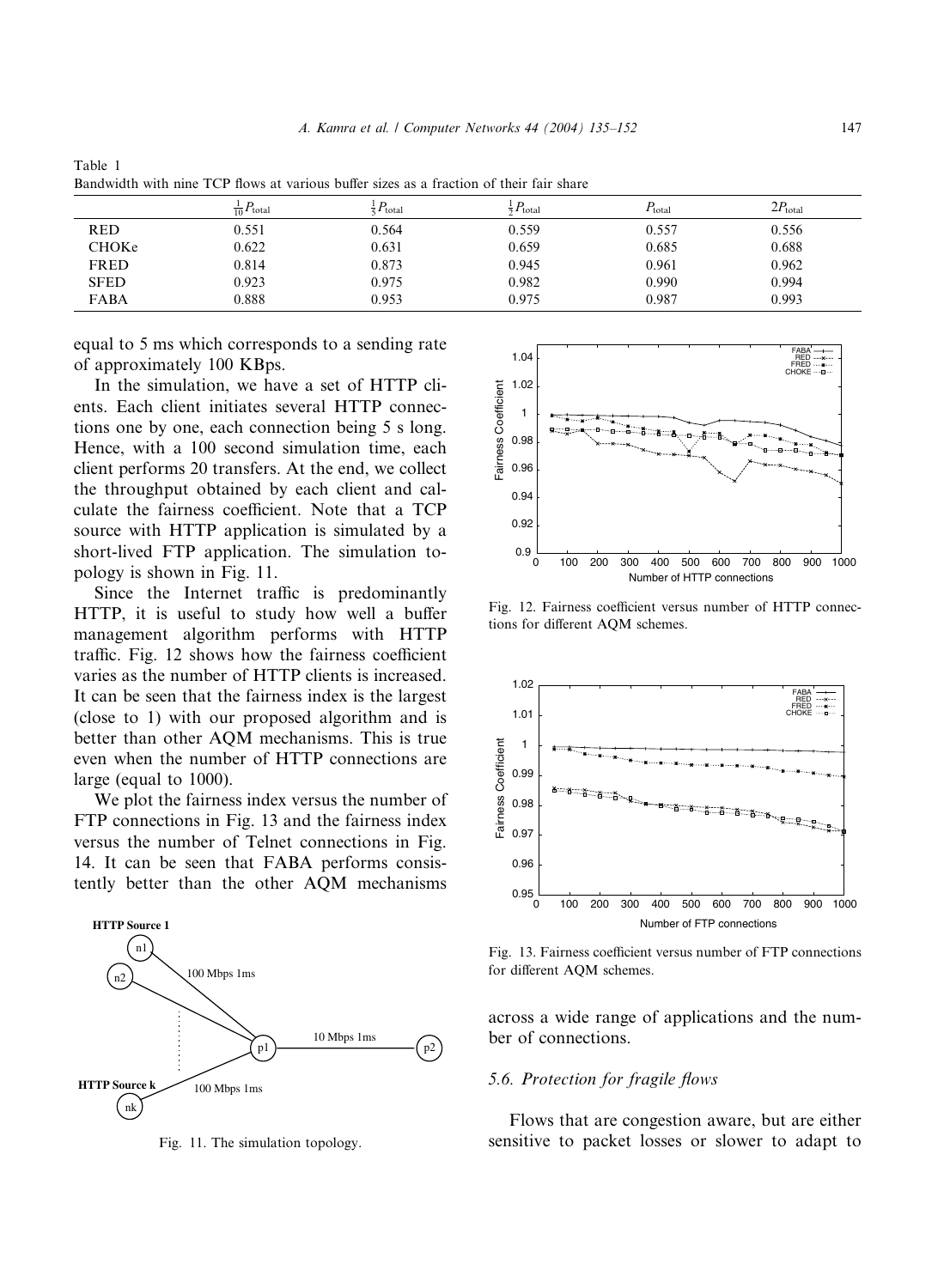

Fig. 14. Fairness coefficient versus number of Telnet connections for different AQM schemes.

more available bandwidth are termed fragile flows [10]. A TCP connection with a large round trip time (RTT) and having a limit on its maximum congestion window fits into this description.

We now evaluate the performance of FABA and other queue management disciplines with a traffic mix of fragile and non-fragile sources. The simulation scenario is shown in Fig. 15. The TCP source originating at node  $n4$  is considered a fragile flow due to its large RTT of 40 ms, while the RTTs for the other flows is 6 ms. The CBR flow sends data at a rate of 40 Mbps. Since there are 4 flows in the system and the bandwidth of the bottleneck link is 45 Mbps, ideally each flow should receive its fair share of 11.25 Mbps. We vary the maximum allowed window size,  $w$ , for the fragile flow and observe the throughput obtained by this flow. The maximum achievable throughput is then given by  $\gamma_{\text{max}} = S(w/\text{RTT})$  where S is the packet size and RTT is the round trip time. The maximum throughput is thus a linear function of



Fig. 15. Simulation scenario with a fragile flow.



Fig. 16. Performance of the fragile flow with increasing receiver window constraint (gateway buffer size  $= 96$  packets).

the maximum window size. Ideally, the maximum throughput should never exceed 11.25 Mbps, i.e., it should increase linearly until 11.25 Mbps, and should then stabilize at 11.25 Mbps. This ideal bandwidth share is shown in Fig. 16.

As can be observed from Fig. 16, FABA provides bandwidth allocation for the fragile flow almost as good as in the ideal case. For a small maximum window size, every algorithm is able to accommodate the bursts of the fragile flow without any drops, but with increasing maximum window size, packet drops result in drastic reduction of the fragile flow throughput. A packet drop is fatal for a fragile source as it is slow in adapting to the state of the network. We see that the throughput becomes constant after a while since the window size of the fragile source is not able to increase beyond a threshold. Therefore, no matter how large the maximum window size is increased beyond this threshold, the throughput does not increase and approaches a constant value. This constant value is much less than its fair share 11.25 Mbps due to the less adaptive nature of fragile flows.

# 5.7. Comparison of FABA with FRED: TCP flows with varying RTTs

In this section, we compare FABA with FRED and study two parameters, (i) the TCP goodput and (ii) the fairness index. We perform simulations with four TCPs with different round trip times.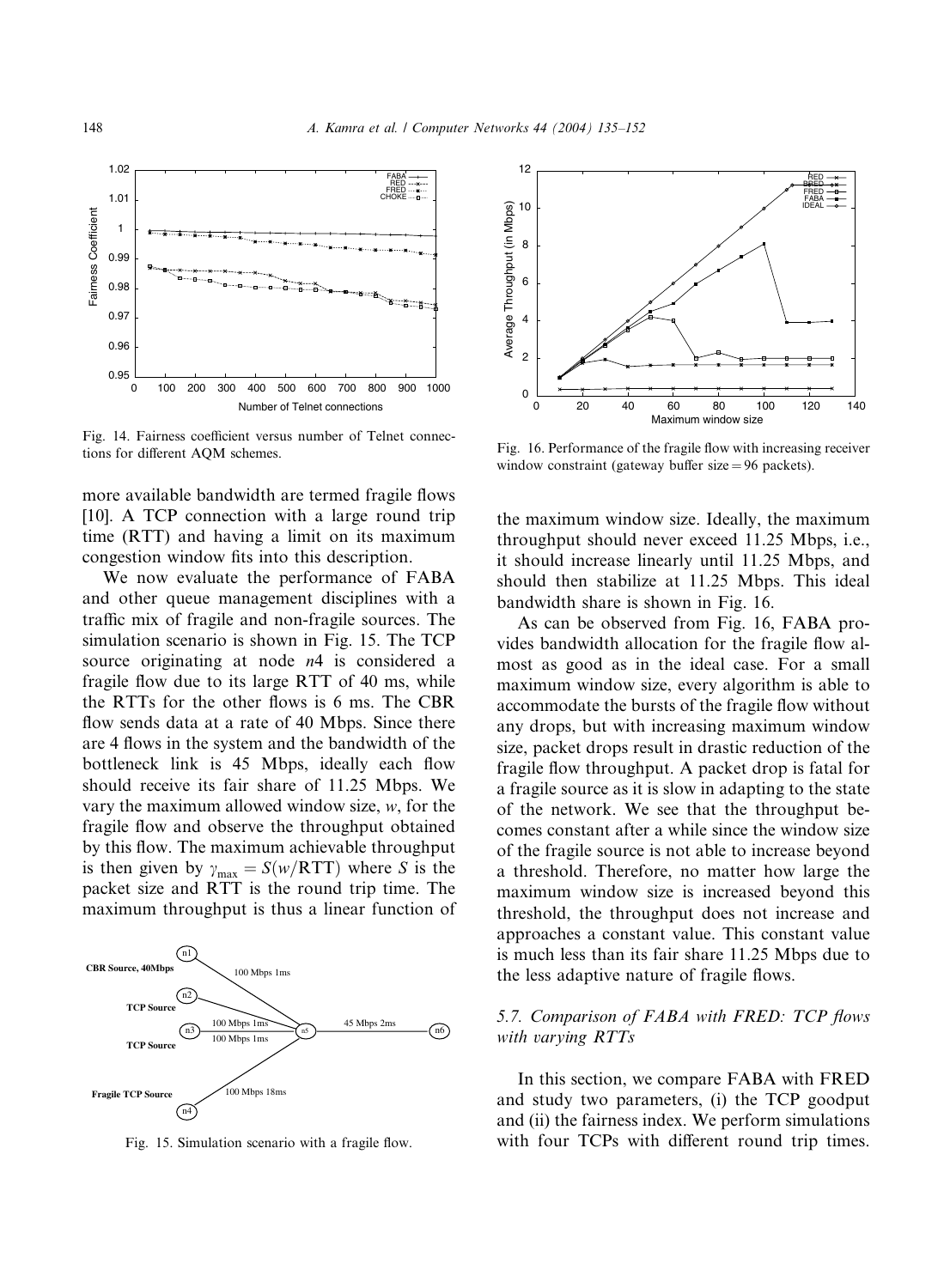| Oboupat of four Ter Thoms with university refers |               |               |               |                |                |  |  |  |  |
|--------------------------------------------------|---------------|---------------|---------------|----------------|----------------|--|--|--|--|
|                                                  | $RTT = 10$ ms | $RTT = 20$ ms | $RTT = 50$ ms | $RTT = 200$ ms | Fairness index |  |  |  |  |
| FRED                                             | 3401.94       | 2910.18       | 3641.26       | 3518.34        | 0.99325        |  |  |  |  |
| FABA                                             | 4059.04       | 4109.35       | 4012.97       | 3605.87        | 0.99743        |  |  |  |  |

Table 2 Goodput of four TCP Flows with different RTTs

The RTTs of the TCP flows are 10, 20, 50 and 200 ms respectively. The four flows pass through a single bottleneck router (i.e., the congested router) as shown in Fig. 11.

From Table 2, we observe that the fairness index [1] of FABA is slightely higher than that of the FRED algorithm, although the difference is small. Note, however, that, for each RTT value, the TCP goodput obtained from FABA is greater than the goodput obtained from FRED. Upon calculation of the average over all 4 flows from the values listed in Table 2, we see that the total average TCP goodput in FRED is equal to 3367.93 (standard deviation is 277.50) wheras the total average TCP goodput in FABA is equal to 3941.81 (standard deviation is 199.77). One reason that the TCP throughput in FABA is higher than the TCP throughput in FRED is that there are fewer packet drops and fewer bursty drops in FABA. The reduction in the fraction of packet drops in FABA results in fewer TCP timeouts and hence a better TCP throughput.

In summary, from the simple experiment in this section, we conclude that FABA offers at least as good fairness and possibly better throughput than FRED. A detailed comparison of FABA with other buffer management algorithms in terms of QoS parameters such as packet delays and losses is a subject of future work.

# 6. Extensions of FABA

The FABA algorithm can be easily modified for scenarios such as weighted flows, differentiated services of aggregate flows and hierarchical flows.

#### 6.1. FABA with weighted flows

FABA can be easily adapted for bandwidth sharing among flows with different weight requirements. Assuring fairness now means allocating bandwidth to each flow in proportion to its weight. By setting the bucket height and the share of token addition rate for each flow in proportion to its weight, the desired bandwidth allocation can be obtained.

We redefine the parameters for the weighted version of FABA as

- $\gamma_i$ : weight of the *i*th flow,
- $w_i$ : normalized weight of *i*th flow,

$$
w_i = \gamma_i / \sum \gamma_i, \quad i \in \text{active connection},
$$

- height  $L_i$  of bucket  $i = w_i(\alpha \cdot B)$ ,
- token filling rate  $R_i$  for bucket  $i = w_i(C)$ .

## 6.2. FABA with aggregate flows

In the recent past, much work has gone into providing differentiated services [18] to flows or flow aggregates. Connections with similar properties and requirements can be aggregated and considered as a single flow. This simplification can then be used to advantage in providing QoS.

Aggregation can be done in many ways depending on the requirements. One way to aggregate connections is by the nature of traffic they carry. For example, all streaming audio and UDP traffic can be aggregated into one flow, all FTP, HTTP (i.e., Web traffic) in another while all Telnet, rlogin and similar interactive traffic in a separate flow.

FABA can be used effectively for bandwidth allocation among aggregate of flows. Multiple connections can be aggregated as a single flow in FABA and weighted according to their requirements. A set of connections, aggregated as a single flow has a single token bucket. This flow is then allocated bandwidth in proportion to its normalized weight, while the constituent connections share this allocated bandwidth.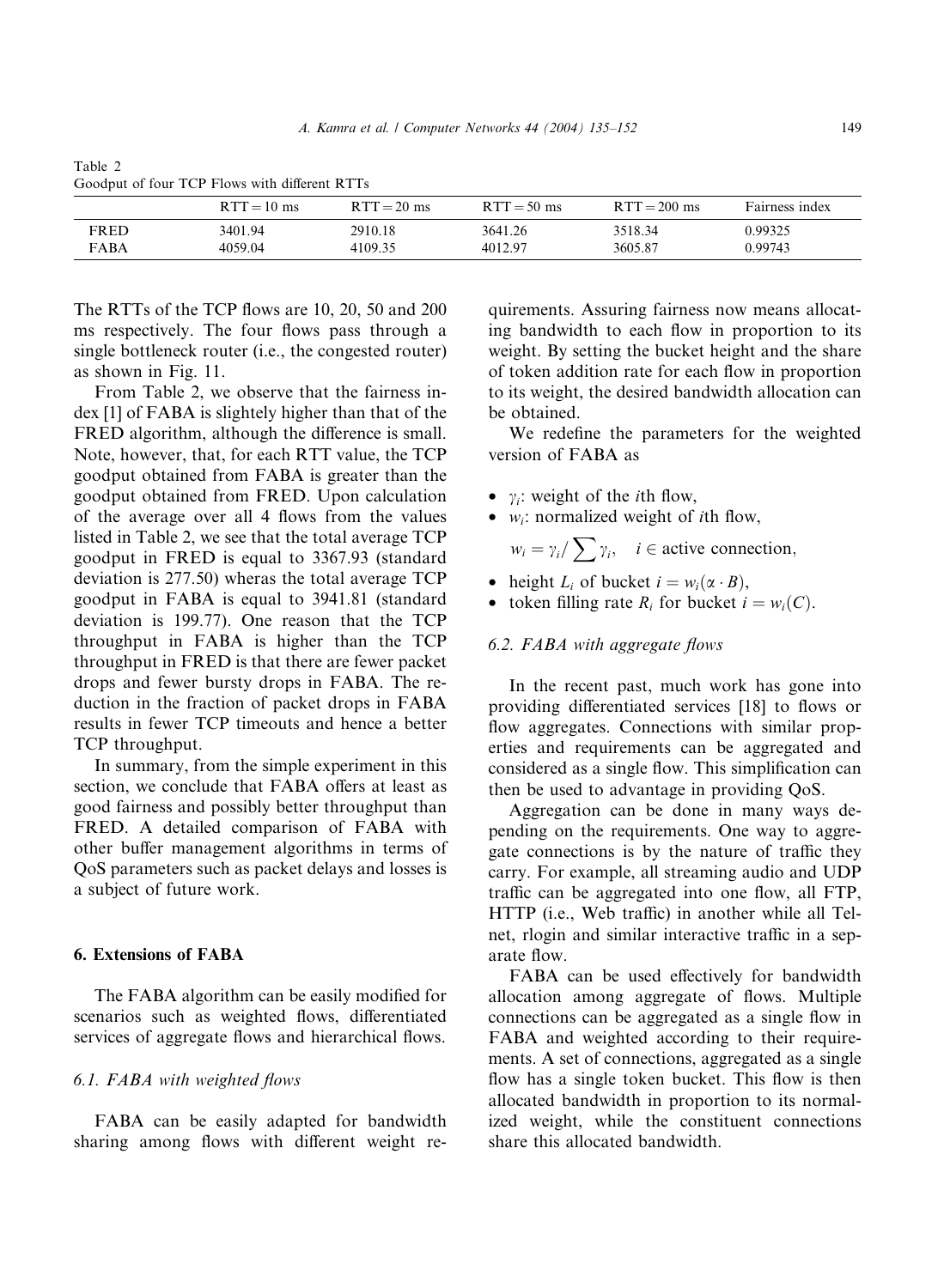

Fig. 17. Performance of FABA with flow aggregation.

Fig. 17 shows how the bandwidth allocated to an aggregate of 100 TCP connections changes as the sending rate of CBR connections increases. All the connections passing through the bottleneck link of 10 Mbps capacity are divided into 2 aggregate flows. Flow 1 consists of 100 TCP connections, while flow 2 consists of CBR connections each sending at 500 Kbps. The number of CBR connections in flow 2 is increased from 0 through 20. The collective bandwidth of CBR flows increases to 5 Mbps which is its fair share and then remains at nearly that value.

#### 6.3. FABA with hierarchical flows

Besides simple aggregation of flows, it is also desired to have fair bandwidth sharing amongs hierarchical flows, i.e., multiple levels of flow distinction. For example, we would like to distinguish flows first on the basis of the traffic content and then amongst each kind of traffic, on the basis of different source and destination IP addresses or different source and destination port numbers (hence different applications). This is an example of a two level of hierarchy of distinguishing flows.

A hierarchical classification of flows can be represented by a tree structure where a leaf node represents an actual flow, while an interior node represents a class of flows. Each node has a weight attached to it such that the weight of each interior node is the sum of the weights of its children. If one of the flows is not using its full share of bandwidth, then the ''excess'' bandwidth should be allocated to its sibling flows, if possible. Otherwise this ''excess'' is passed on to its parent class for redistribution among its siblings and so on.

This sort of scenario is easily implementable using FABA. In such a hierarchy tree of flow classification, we assign a bucket each for the different leaves of the tree. The key distinction here is that at a flow addition or deletion the adjustment of tokens and heights would be done at a level closest to that flow and this redistribution will move upwards from the leaves to the root. The first level of redistribution of tokens of a flow would be at the same level, i.e., among its siblings. The overflow of tokens from this subtree will then be passed over to its sibling subtrees in the hierarchy and so on.



Fig. 18. The bandwidth sharing hierarchy tree.



Fig. 19. Performance of FABA with hierarchical flows.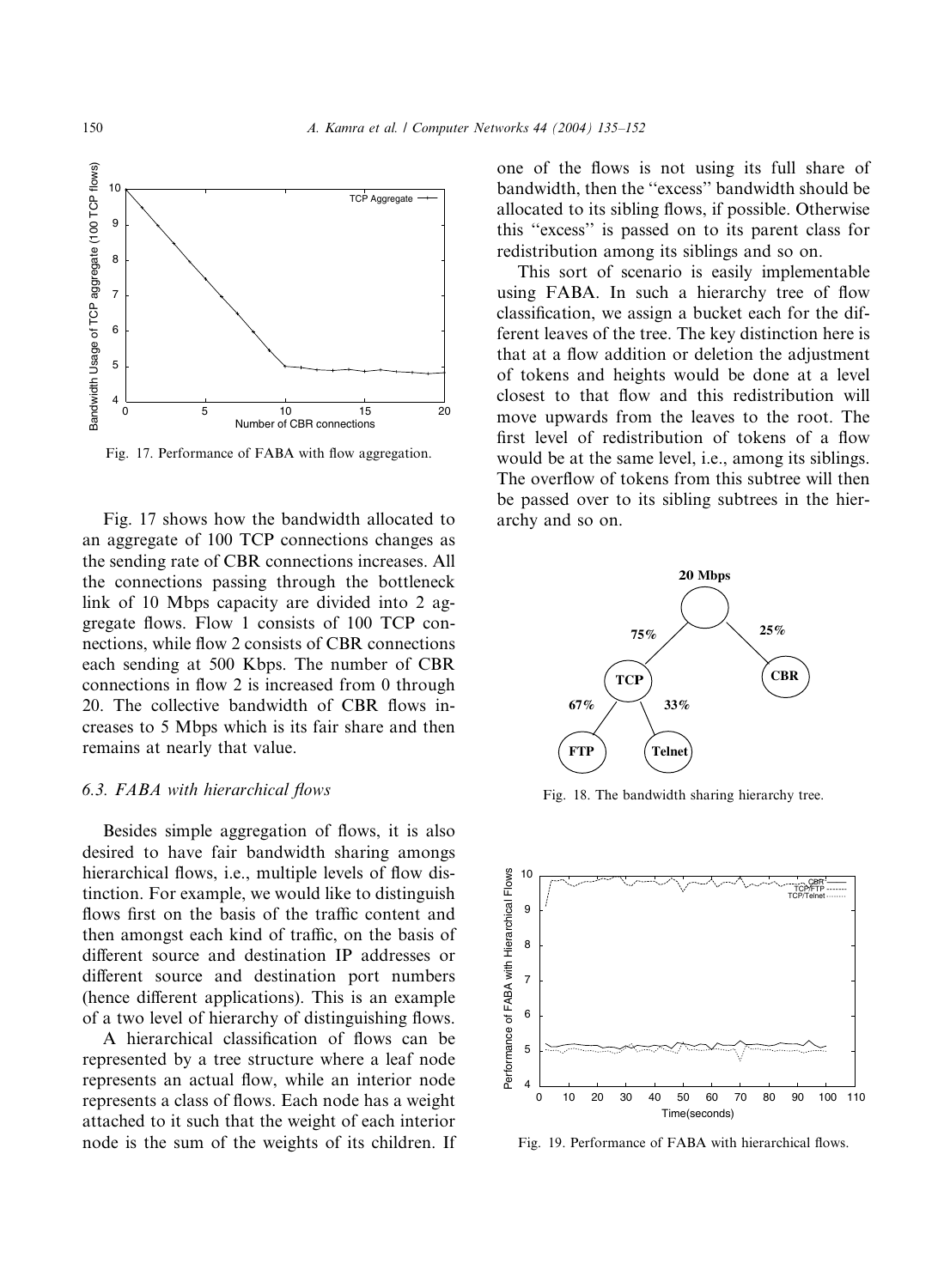Fig. 19 shows the performance of FABA for a scenario for which the hierarchy tree for bandwidth sharing is shown in Fig. 18. The bottleneck link bandwidth is 20 Mbps. 25% of the bandwidth is allocated to the 400 CBR flows, each sending at 50 Kbps. One-third of the rest is allocated to the Telnet TCP traffic which consists of 400 Telnet connections sending at an average rate of 15 Kbps each. The remaining bandwidth is allocated to bulk FTP traffic consisting of 200 FTP connections.

In Fig. 19, we see the total bandwidth allocated to the three type of flows as time proceeds. The fair share of the CBR flows is one-fourth of the 20 Mbps bandwidth available, which is 5 Mbps. The Telnet Traffic should get a fair share of 1/3 of 75%, which is 5 Mbps. The remaining 10 Mbps should be allocated to the 200 FTP connections. It can be clearly seen that each type of traffic gets bandwidth close to its fair share.

#### 7. Conclusion and future work

Motivated by a need for efficient AQM algorithms for the internet, we have proposed FABA, a rate control based AQM discipline that is well suited to network edges or gateways (e.g., the ISPs). FABA achieves a fair bandwidth allocation amongst competing flows with a mix of adaptive and non-adaptive traffic. It is a congestion avoidance algorithm with low implementation overheads. FABA can be used to partition bandwidth amongst different flows in proportion to preassigned weights. It is well suited for bandwidth allocation among flow aggregates as well as for bandwidth sharing within a hierarchy as required in the differentiated services framework. FABA can serve as a useful method for enforcing SLAs in the network. We showed that FABA is  $O(1)$  in the amortized sense (and also in the worst case as noticed empirically), whereas the space complexity of FABA is  $O(B)$  where B is the size (in packets) of the bottleneck buffer. Through simulations, we have compared FABA with other well known congestion avoidance algorithms and have seen that FABA gives superior performance. FABA is shown to give high values of fairness coefficient for diverse applications (e.g., FTP, Telnet, HTTP). The performance is superior even for a large number of connections (of the order of 1000) passing through the network edges; FABA is therefore a scalable algorithm.

A number of avenues for future work remain. It will be interesting to analytically model FABA. Note, however, that due to the closed-loop nature of the TCP traffic, any meaningful analysis of FABA becomes extremely complicated. In the literature, TCP interaction with even the simplest buffer management algorithm (e.g., RED) is hard to model [21]. We are currently exploring simple analytic techniques to study the performance of FABA. A preliminary analysis of SFED have been attempted in [17]. There arises a need to study FABA with different topologies (other than the dumbell topology assumed in this paper) and with a very large number of connnections (of the order of hundreds of thousands of flows). We are currently exploring the tradeoffs between time and space complexity for the FABA algorithm.

## References

- [1] L.L. Peterson, B.S. Davie, Computer Networks: A Systems Approach, Morgan Kaufmann, Los Altos, CA, 1996.
- [2] D.C. Verma, Policy-Based Networking: Architecture and Algorithms, New Riders Publishing, Indianapolis, IN, USA, 2000.
- [3] S. Keshav, An Engineering Approach to Computer Networking: ATM Networks, the Internet, and the Telephone Network, Addison-Wesley, Reading, MA, 1997.
- [4] J.F. Kurose, K.W. Ross, Computer Networking: A Top Down Approach Featuring the Internet, Addison-Wesley, Reading, MA, 2001.
- [5] S. Floyd, V. Jacobson, Random early detection gateways for congestion avoidance, IEEE/ACM Transactions on Networking 1 (4) (1993) 397–413.
- [6] S. Floyd, V. Jacobson, Link sharing and resource management models for packet networks, IEEE/ACM Transactions on Networking 3 (4) (1995) 365–386.
- [7] D.D. Clark, Explicit allocation of best-effort packet delivery service, IEEE/ACM Transactions on Networking 6 (1998) 362–373.
- [8] S. Floyd, TCP and explicit congestion notification, Computer Communications Review 24 (5) (1994).
- [9] S. Floyd, V. Jacobson, On traffic phase effects in packet switched gateways, Computer Communications Review (1991).